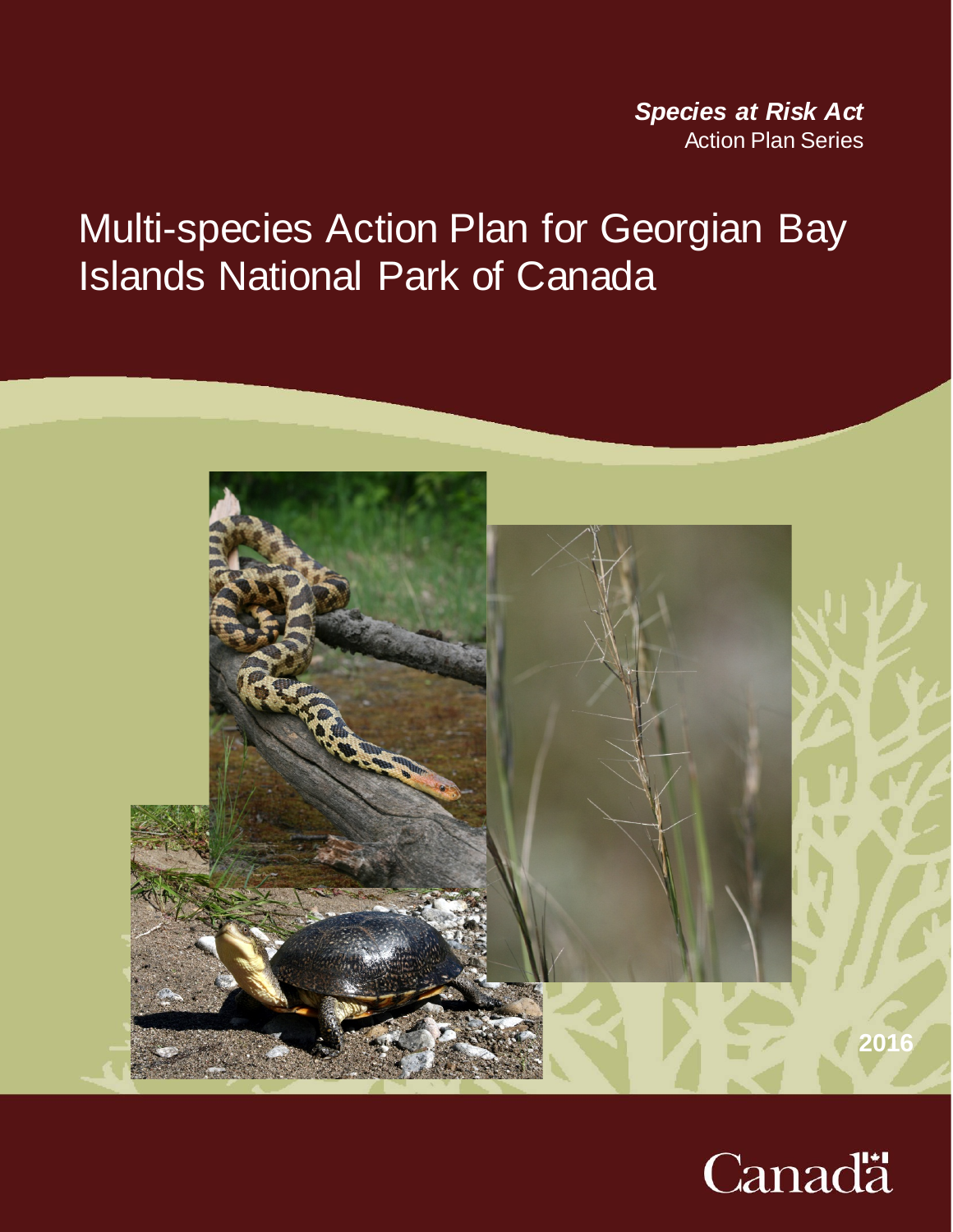#### **Recommended citation:**

Parks Canada Agency. 2016. Multi-species Action Plan for Georgian Bay Islands National Park of Canada. *Species at Risk Act* Action Plan Series. Parks Canada Agency, Ottawa. iv + 14 pp.

For copies of the action plan, or for additional information on species at risk, including COSEWIC Status Reports, residence descriptions, recovery strategies, and other related recovery documents, please visit the Species At Risk [Public Registry](http://www.registrelep.gc.ca/default_e.cfm)<sup>[1](#page-1-0)</sup>.

**Cover illustration**: Photos: Parks Canada Agency.

Également disponible en français sous le titre : Plan d'action visant des espèces multiples dans le parc national des Île-de-la-Baie-Goergienne .

© Her Majesty the Queen in Right of Canada, represented by the Minister of the Environment and Climate Change, 2016. All rights reserved. ISBN 978-0-660-06442-0 Catalogue no. CW69-21/24-2016E-PDF

*Content (excluding the illustrations) may be used without permission, with appropriate credit to the source.* 

<span id="page-1-0"></span> <sup>1</sup> www.registrelep.gc.ca/default\_e.cfm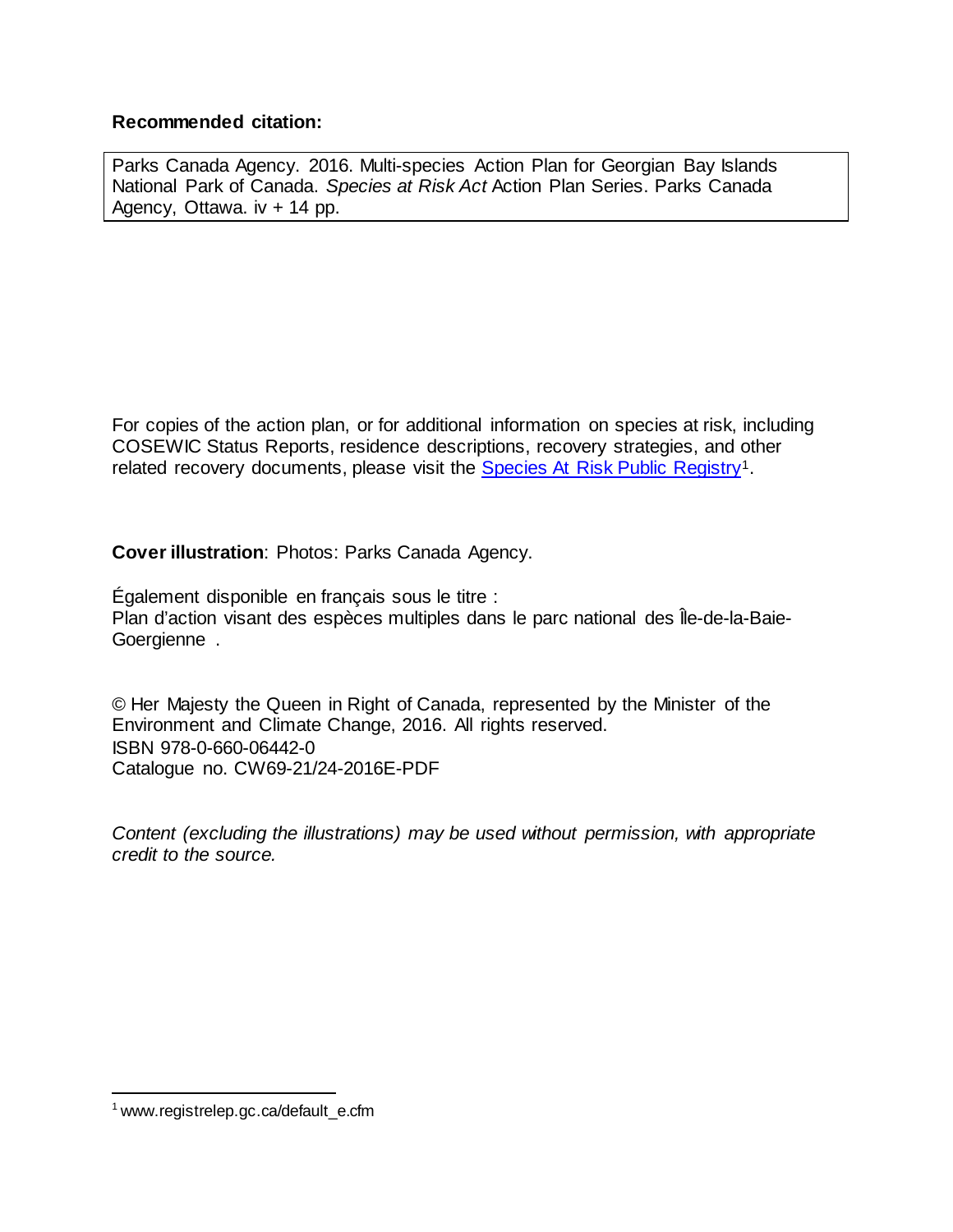#### **Approval Statement**

The Parks Canada Agency led the development of this federal action plan under the Species at Risk Act. The relevant Field Unit Superintendent hereby approves this document indicating that the relevant Species at Risk Act requirements related to action plan development have been fulfilled in accordance with the Act.

Approved by:

Katherine Patterson Field Unit Superintendent, Georgian Bay and Ontario East Parks Canada Agency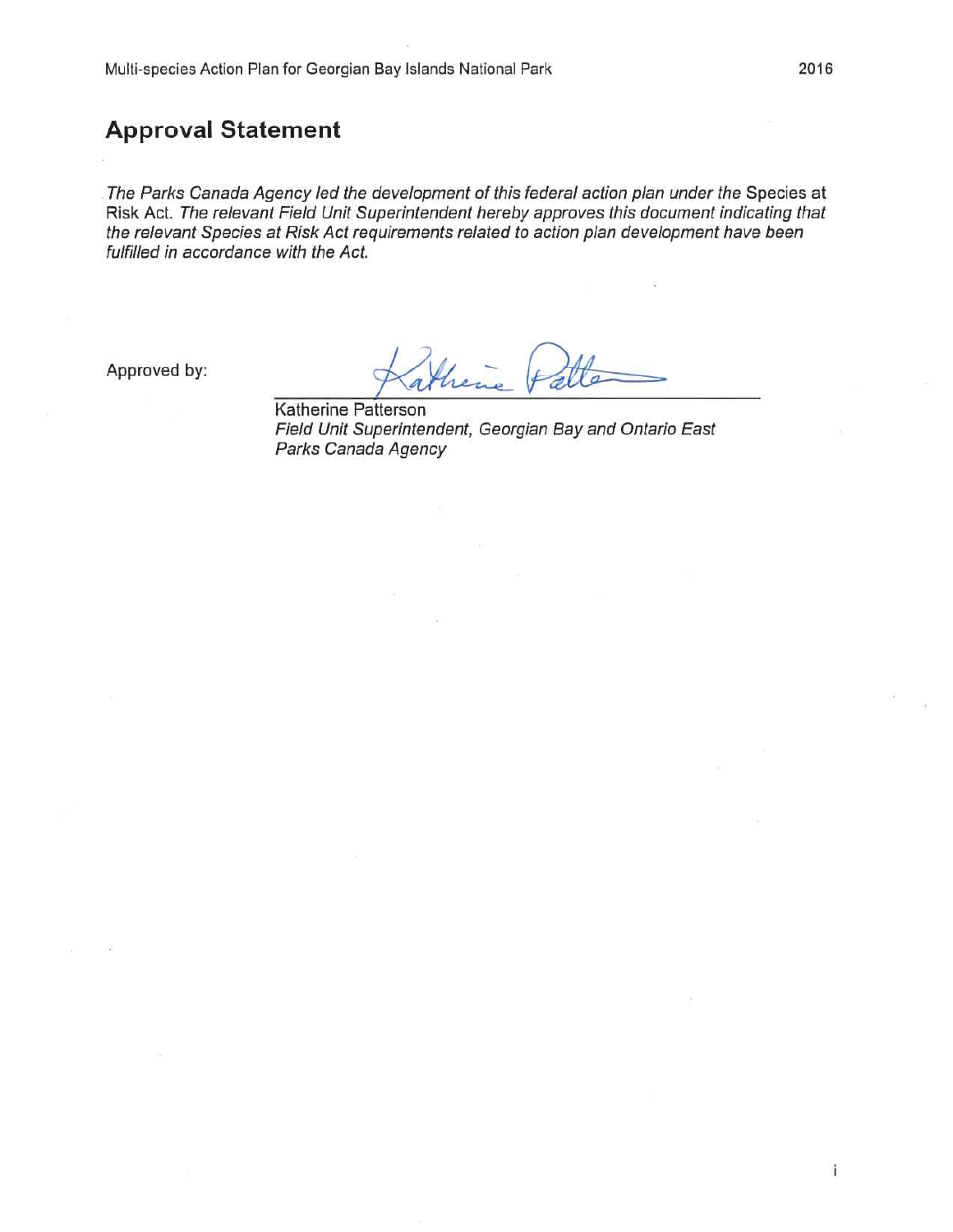### <span id="page-3-1"></span>**Preface**

The federal, provincial, and territorial government signatories under the [Accord for the](http://www.ec.gc.ca/media_archive/press/2001/010919_b_e.htm)  [Protection of Species at Risk \(1996\)](http://www.ec.gc.ca/media_archive/press/2001/010919_b_e.htm)<sup>[2](#page-3-0)</sup> agreed to establish complementary legislation and programs that provide for effective protection of species at risk throughout Canada. Under the *Species at Risk Act* (S.C. 2002, c.29) (SARA), the federal competent ministers are responsible for the preparation of action plans for species listed as Extirpated, Endangered, and Threatened for which recovery has been deemed feasible. They are also required to report on progress five years after the publication of the final document on the Species At Risk Public Registry.

Under SARA, one or more action plan(s) provides the detailed recovery planning that supports the strategic directions set out in the recovery strategies for the species. The plan outlines what needs to be done to achieve the population and distribution objectives (previously referred to as recovery goals and objectives) identified in the recovery strategies, including the measures to be taken to address the threats and monitor the recovery of the species, as well as the proposed measures to protect critical habitat that has been identified for the species. The action plan also includes an evaluation of the socio-economic costs of the action plan and the benefits to be derived from its implementation. The action plan is considered one in a series of documents that are linked and should be taken into consideration together with the COSEWIC status reports, management plans, recovery strategies and other action plans produced for these species.

The Minister responsible for the Parks Canada Agency (the Minister of the Environment and Climate Change) is the competent minister under SARA for the species found in Georgian Bay Islands National Park of Canada and has prepared this action plan to implement the recovery strategies as they apply to the park, as per section 47 of SARA. It has been prepared in cooperation with Beausoleil First Nation, Environment and Climate Change Canada, the Department of Fisheries and Oceans and the province of Ontario as per section 48(1) of SARA.

Implementation of this action plan is subject to appropriations, priorities, and budgetary constraints of the participating jurisdictions and organizations.

## <span id="page-3-2"></span>**Acknowledgments**

Comments on this action plan were provided by Wasauksing First Nation (Hali Tabobondung). Comments were also provided by the Ontario Ministry of Natural Resources and Forests (Chris Risley, Joe Crowley, Joe Nocera) and Environment Canada – Canadian Wildlife Service (Angela McConnell, Lee Voisin, Ken Tuininga, Allison Foran, John Brett).

<span id="page-3-0"></span> $2$  www.ec.gc.ca/media\_archive/press/2001/010919\_b\_e.htm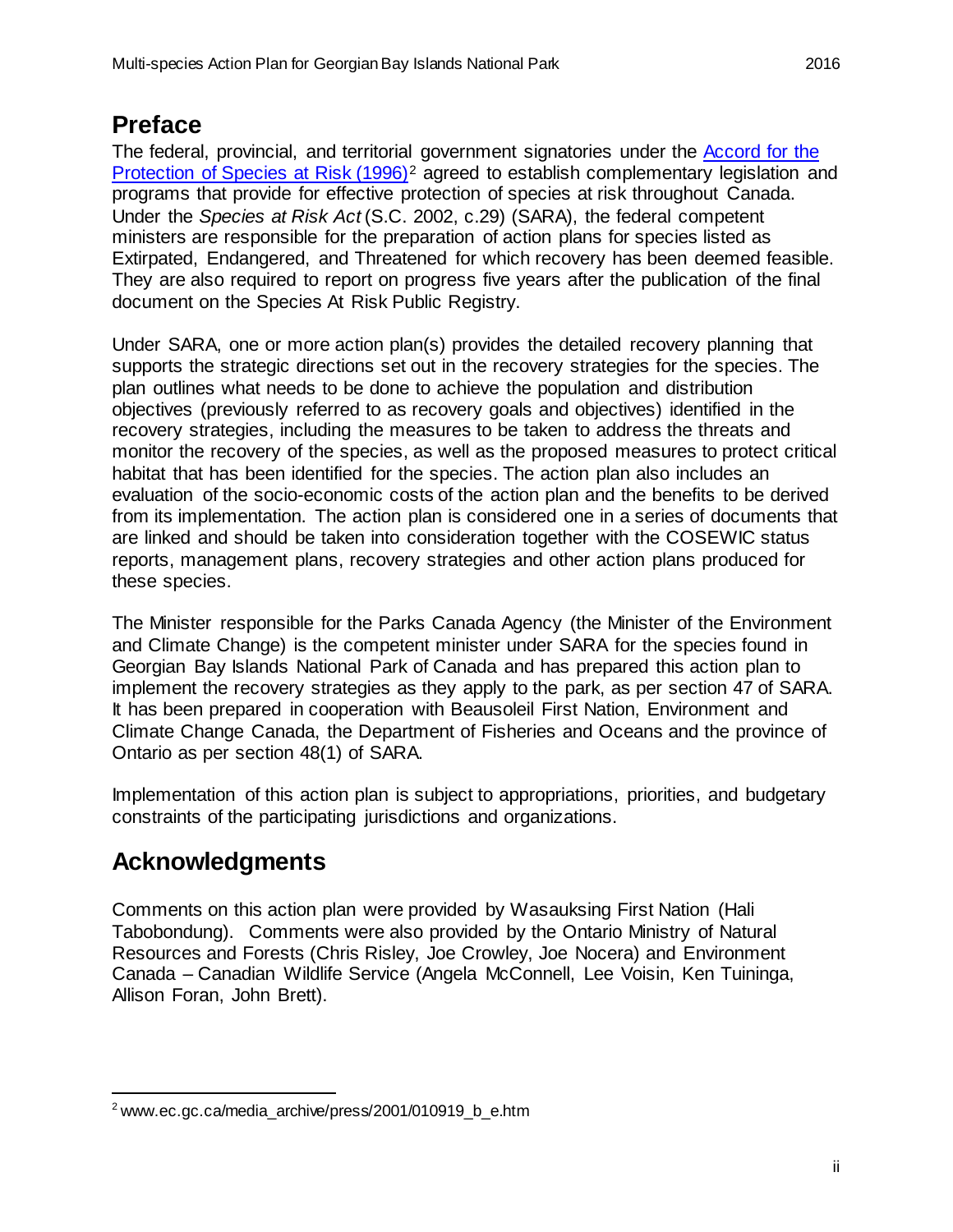#### <span id="page-4-0"></span>**Executive Summary**

The *Multi-species Action Plan for Georgian Bay Islands National Park of Canada* applies to lands and waters occurring within the boundaries of Georgian Bay Islands National Park of Canada (GBINP). The plan meets the requirements for action plans set out in the *Species at Risk Act* (SARA s.47) for species requiring an action plan and that regularly occur in this park. Measures described in this plan will also provide benefits for other species of conservation concern that regularly occur at GBINP.

Where it has been determined that the park can conduct management activities to help recover and/or manage a species, park-specific objectives are identified in this plan and represent the park's contribution to objectives presented in federal recovery strategies and management plans. Species at risk, their residences, and their habitat are protected by existing regulations and management regimes in national parks as well as by SARA. Additional measures that will contribute to the survival and recovery of the species in the park are described in this plan. These measures were identified based on threats and actions outlined in federal and provincial status assessments and recovery documents, as well as knowledge of the status and needs of each species in the park. Population monitoring measures are also identified for the species for which management activities at the park can contribute to recovery.

No critical habitat is identified in this action plan. Measures used for protection of existing critical habitat are described.

Measures proposed in this action plan will have limited socio-economic impact and place no restrictions on land use outside of GBINP. Direct costs of implementing this action plan will be borne by Parks Canada. Indirect costs are expected to be minimal, while benefits will include positive impacts on park ecological integrity, greater awareness and appreciation of the value of biodiversity to Canadians, and opportunities for engagement of local communities and Indigenous groups.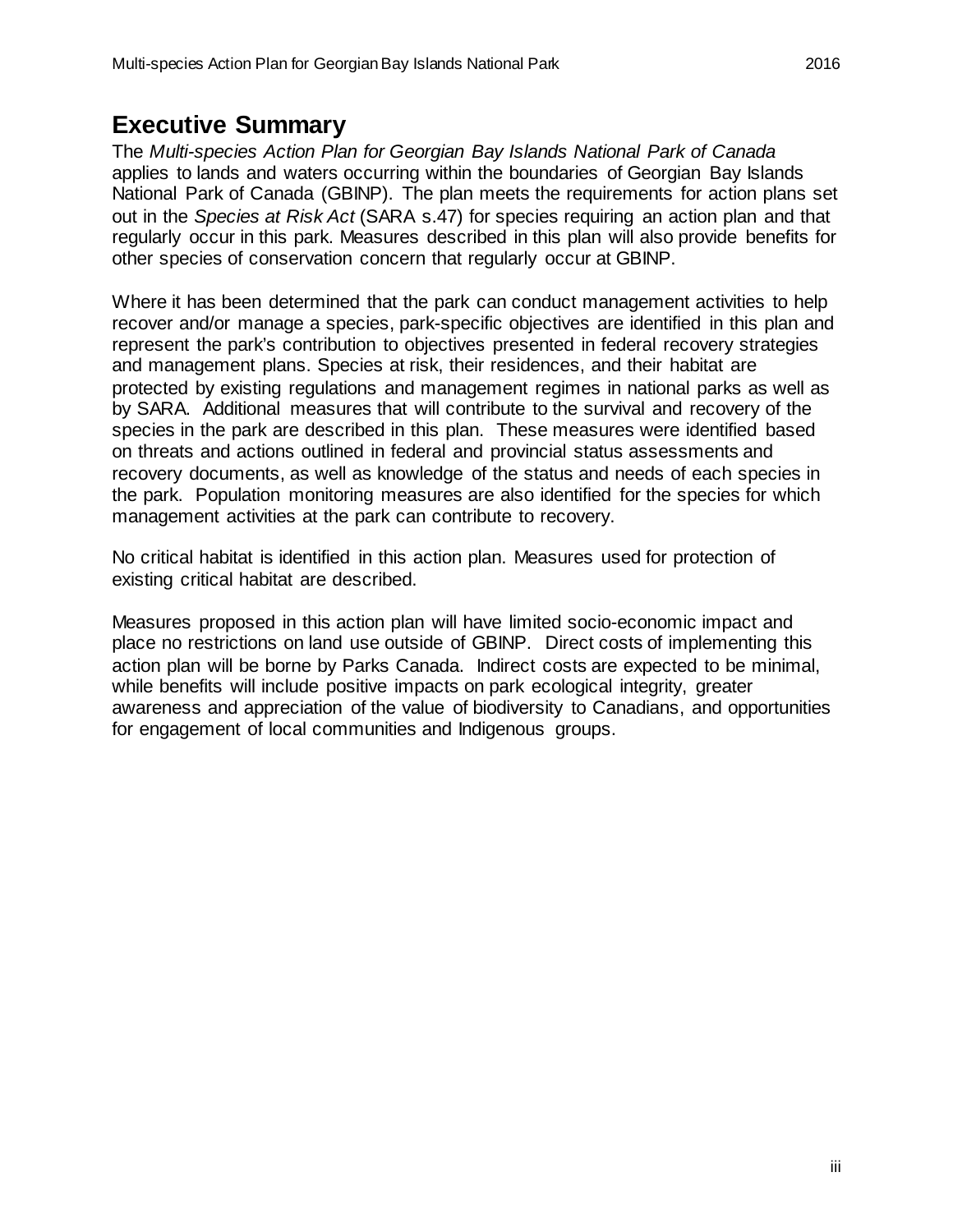## <span id="page-5-0"></span>**Table of Contents**

| 3.                             |  |
|--------------------------------|--|
|                                |  |
|                                |  |
|                                |  |
|                                |  |
|                                |  |
|                                |  |
| $7_{\scriptscriptstyle{\sim}}$ |  |
|                                |  |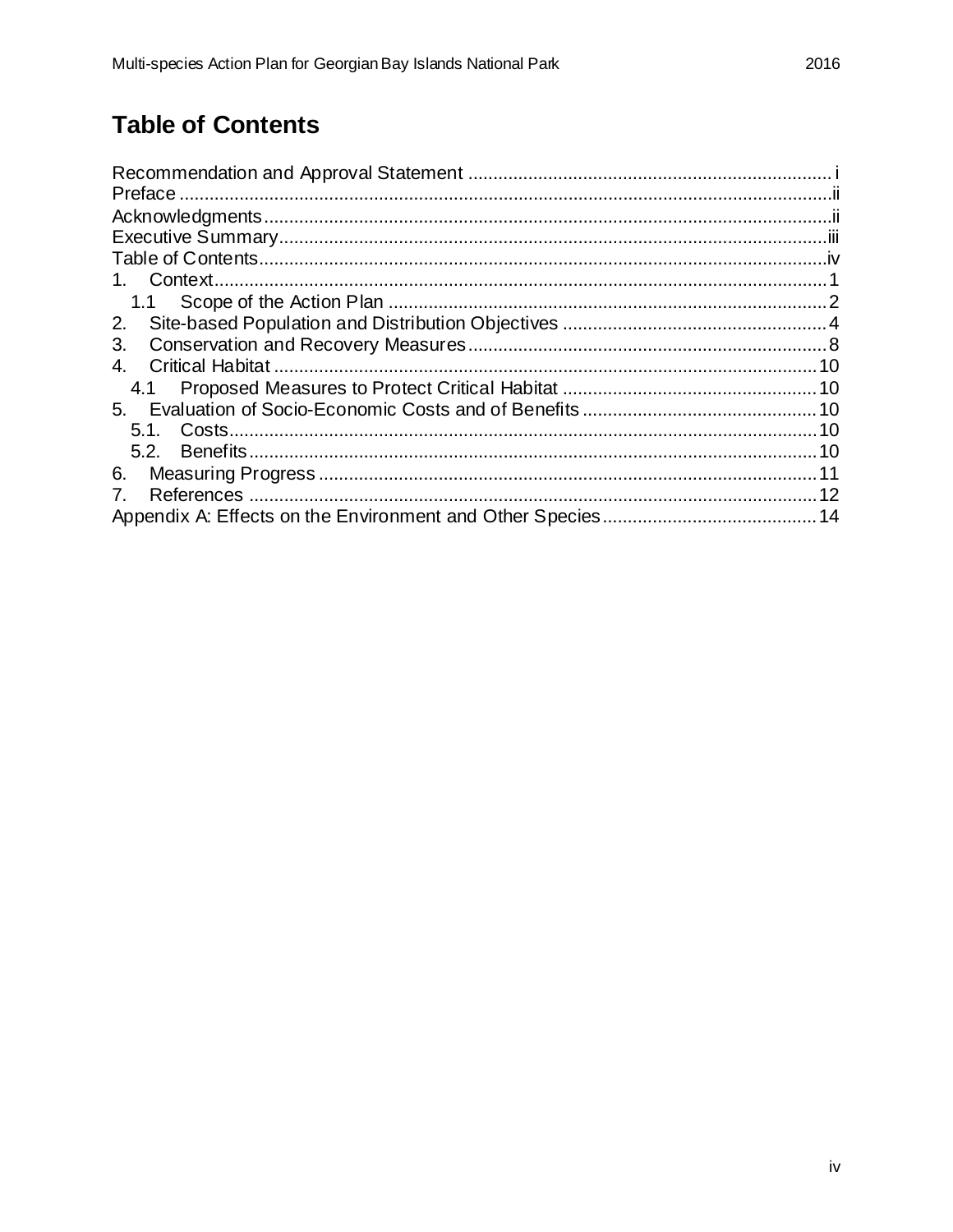### <span id="page-6-0"></span>**1. Context**

Georgian Bay Islands National Park (GBINP) is located in southeastern Georgian Bay in the heart of Ontario's cottage country. Georgian Bay is home to the world's largest freshwater archipelago, the 30,000 Islands, and the park acts as a southern gateway into this area. Comprising 63 dispersed islands and shoals the total area of the park is 14 km2 from the Centennial Group in the south to McQuade Island 50 kilometres northward. Situated just 150 km from the Greater Toronto Area (GTA), GBINP is within a half-day's drive for millions of Canadians. Created in 1929 it is Canada's smallest national park straddling two natural regions and forms a core protected area of the Georgian Bay Biosphere Reserve. The park lies on the edge of the Canadian Shield and is home to both northern and southern plants and animals. The islands are renowned for the variety of reptiles and amphibians they support. The park also has significant cultural value, having been occupied continuously for over 5,500 years.

Maintenance and restoration of ecological integrity is the first priority of national parks (*Canada National Parks Act* s.8(2)). Species at risk, their residences, and their habitat are therefore protected by existing national park regulations and management regimes. In addition, the *Species at Risk Act* (SARA) prohibitions protecting individuals and residences apply automatically when a species is listed, and all critical habitat in national parks and national historic sites must be legally protected within 180 days of being identified.

Recovery measures for species at risk will be integrated within the framework of Parks Canada's ongoing ecological integrity programs. Parks Canada's ecological integrity programs make contributions to the recovery of species at risk by providing inventory and monitoring data, and through the implementation of habitat restoration projects and other conservation measures. The species-directed measures outlined in this plan will in turn contribute to maintaining and improving the ecological integrity of Georgian Bay Islands National Park by improving the conservation status of native species and their habitat and maintaining biodiversity.

In addition to status assessments, a number of federal and provincial recovery strategies and plans, management plans, and action plans have been prepared for species considered in this action plan. Those documents provide guidance for the recovery of individual species, including strategic directions, recovery objectives, critical habitat, and threats. This action plan was developed and will be implemented in a manner that is consistent with those recovery documents, and should be viewed as part of this body of linked strategies and plans.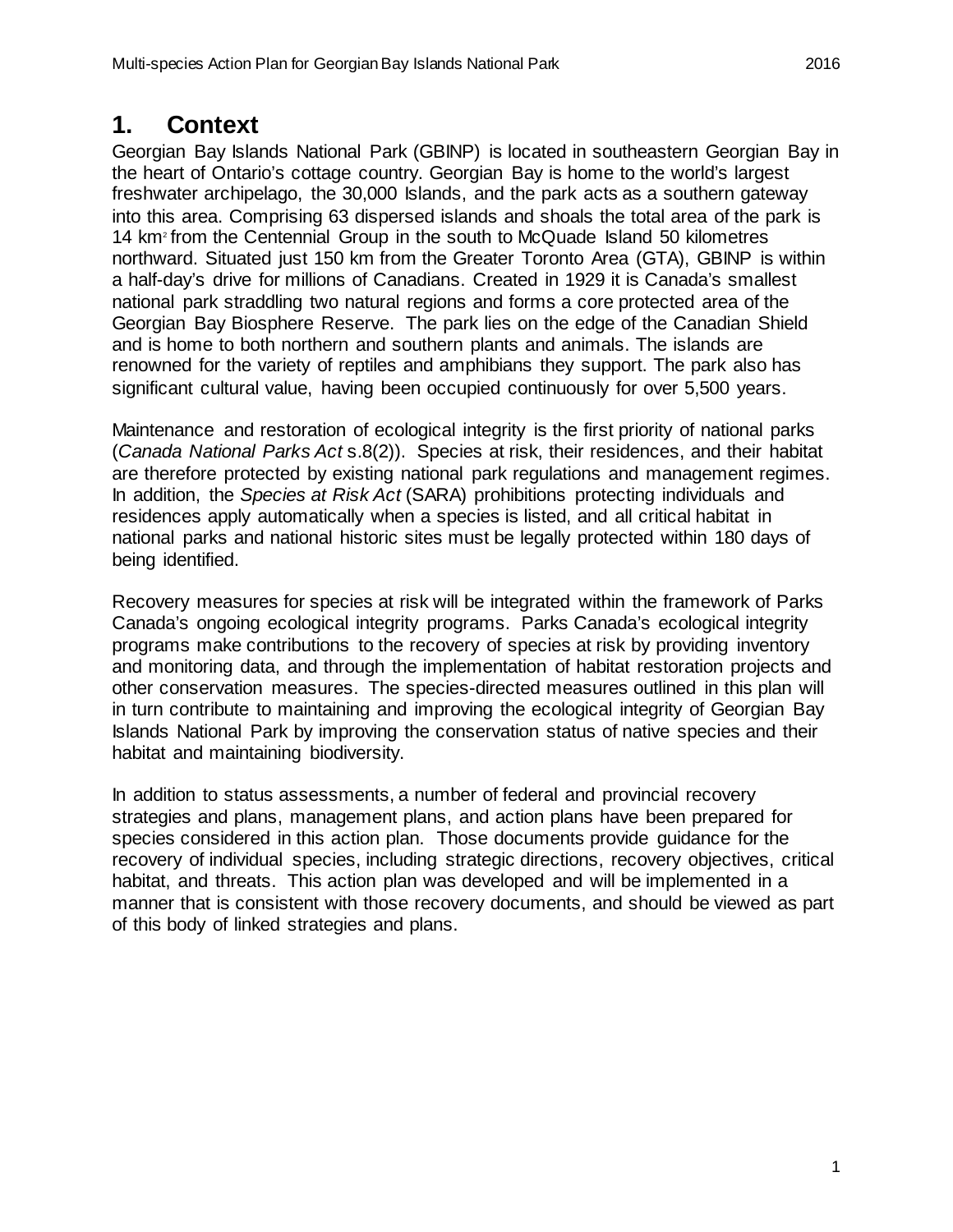#### <span id="page-7-0"></span>**1.1Scope of the Action Plan**

The geographic scope of this action plan includes all federally owned lands and waters managed by GBINP (Figure 1). This multi-species action plan has been written specifically for GBINP because the Parks Canada Agency (PCA) is legally responsible for species at risk on PCA lands and waters, has the ability to take direct conservation action, and deals with different threats, legislation, and management priorities than areas outside the park.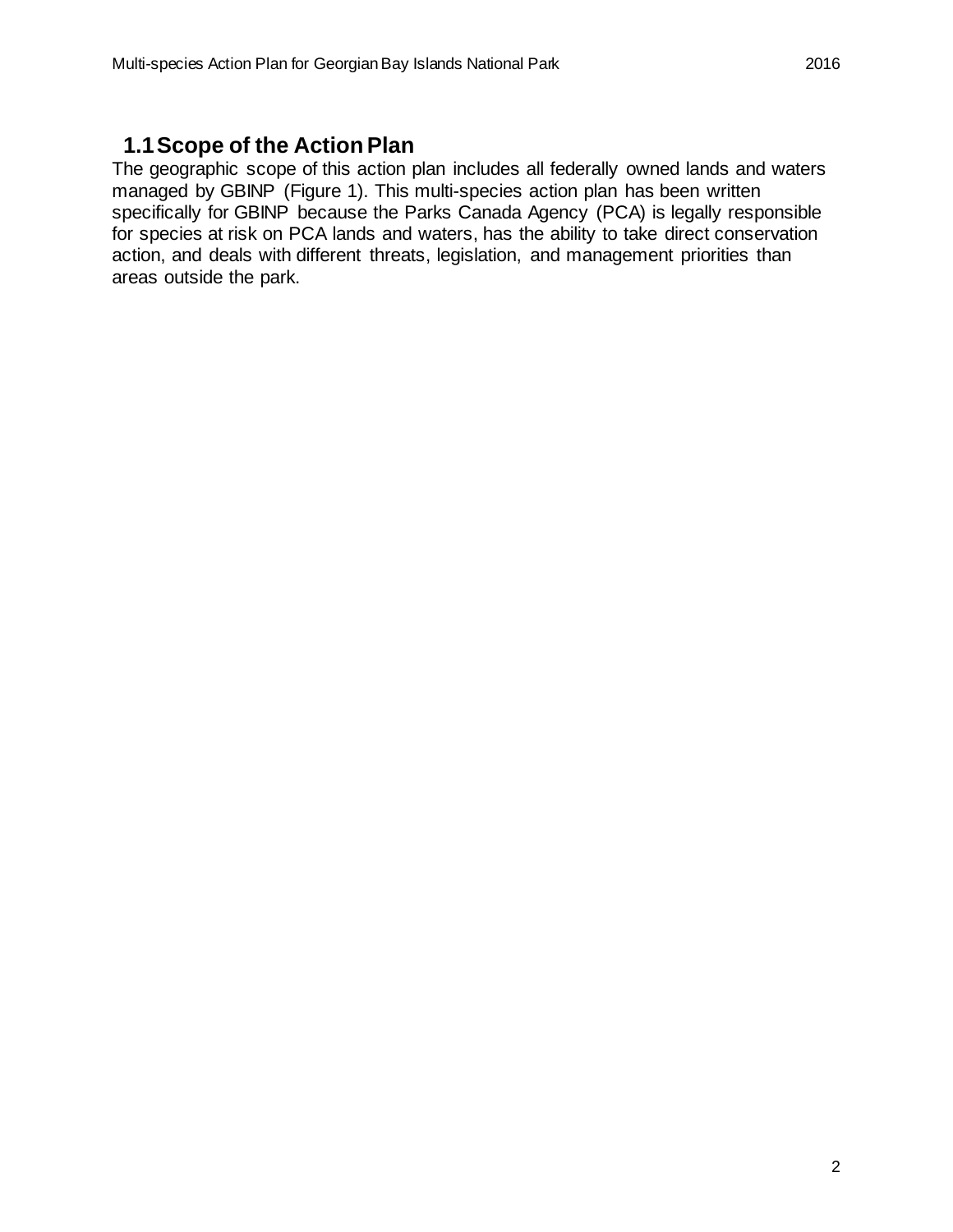

Figure 1. Geographic scope for the *Multi-species Action Plan for Georgian Bay Islands National Park of Canada.*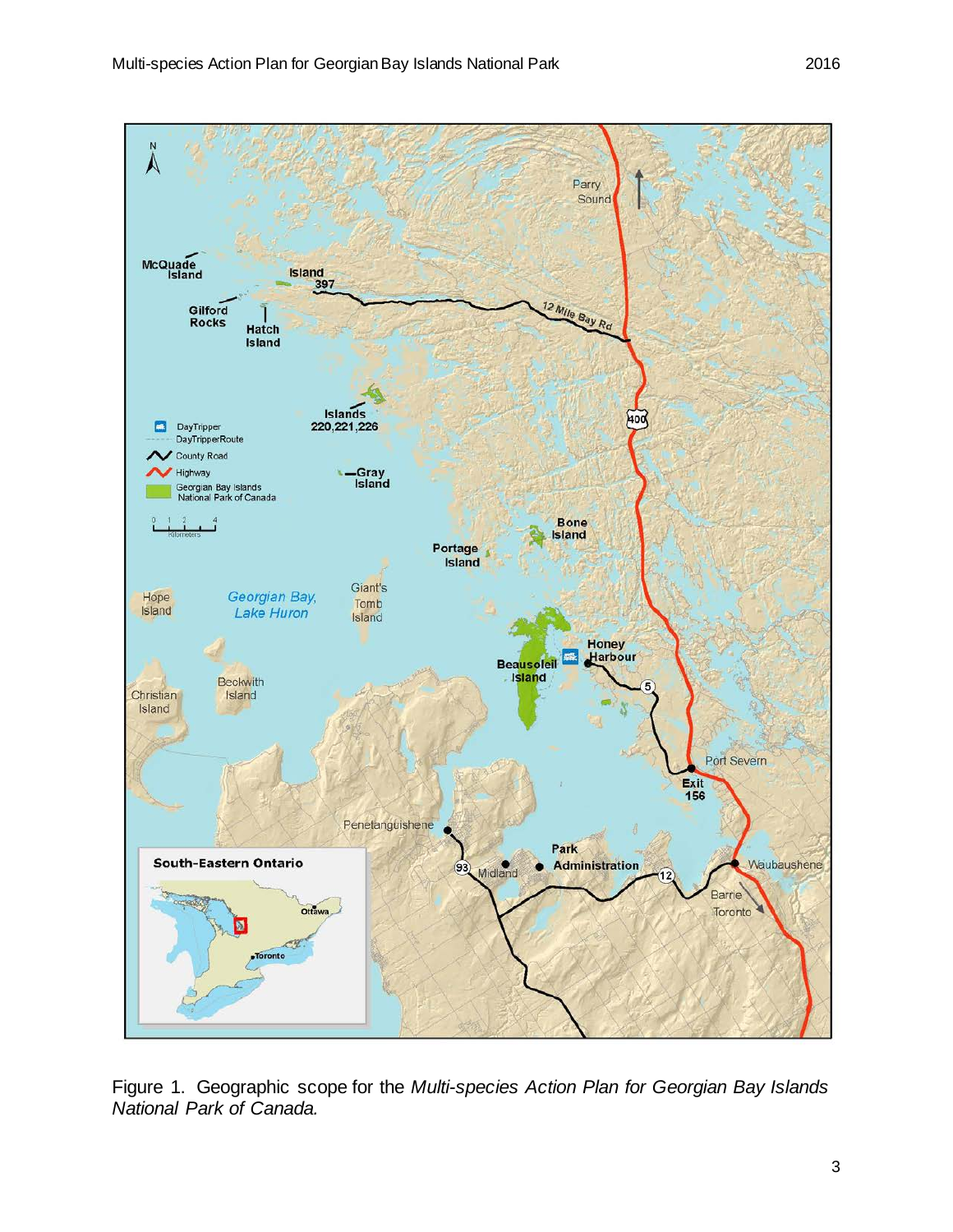This action plan addresses SARA-listed species that regularly occur in GBINP which require an action plan under SARA (s.47), as well as other species of conservation concern (Table 1). This approach both responds to the legislated requirements of the SARA and provides the Parks Canada Agency with a comprehensive plan for species conservation and recovery at these sites. The plan will be amended as required to meet SARA requirements for action planning.

| . <b>.</b><br><b>Species</b>                                                                 | <b>Scientific Name</b>               | <b>COSEWIC Status</b> | <b>SARA Schedule 1</b><br><b>Status</b> |  |
|----------------------------------------------------------------------------------------------|--------------------------------------|-----------------------|-----------------------------------------|--|
| Blanding's Turtle (Great<br>Lakes/St. Law rence<br>population)                               | Emydoidea blandingii                 | Threatened            | Threatened                              |  |
| Eastern Foxsnake (Great<br>Lakes/St. Law rence<br>population)                                | Pantherophis gloydi                  | Endangered            | Endangered                              |  |
| Eastern Hog-nosed Snake                                                                      | Heterodon platirhinos                | Threatened            | Threatened                              |  |
| Eastern Musk Turtle                                                                          | Stenotherus odoratus                 | Special Concern       | Threatened                              |  |
| Eastern Whip-poor-will                                                                       | Antrostomus vociferous               | Threatened            | Threatened                              |  |
| Forked Three-aw ned<br>Grass                                                                 | Aristida basiramea                   | Endangered            | Endangered                              |  |
| Little Brown Myotis                                                                          | Myotis lucifugus                     | Endangered            | Endangered                              |  |
| Massasauga                                                                                   | Sistrurus catenatus                  | Threatened            | Threatened                              |  |
| Spotted Turtle                                                                               | Clemmys guttata                      | Endangered            | Endangered                              |  |
| <b>Western Chorus Frog</b><br>(Great Lakes/St.<br>Law rence - Canadian<br>Shield population) | Pseudacris triseriata                | Threatened            | Threatened                              |  |
| Cerulean Warbler                                                                             | Setophaga cerulean                   | Endangered            | Special Concern                         |  |
| Eastern Ribbonsnake<br>(Great Lakes population)                                              | Thamnophis sauritus                  | Special Concern       | Special Concern                         |  |
| Five-lined Skink (Great<br>Lakes/St. Law rence<br>population)                                | Plestiodon fasciatus<br>vermiculatus | Special Concern       | Special Concern                         |  |
| Milksnake                                                                                    | Lampropeltis triangulum              | Special Concern       | Special Concern                         |  |
| Monarch                                                                                      | Danaus plexippus                     | Special Concern       | Special Concern                         |  |
| Northern Map Turtle                                                                          | Graptemys geographica                | Special Concern       | Special Concern                         |  |
| Snapping Turtle                                                                              | Chelydra serpentine                  | Special Concern       | Special Concern                         |  |
| Barn Swallow                                                                                 | Hirundo rustica                      | Threatened            | Not Listed                              |  |
| Eastern Wood-pew ee                                                                          | Contopus virens                      | Special Concern       | Not Listed                              |  |
| Puttyroot                                                                                    | Aplectrum hyemale                    | Not Assessed          | Not Listed                              |  |
| <b>Stiff Yellow Flax</b>                                                                     | Linum medium var.<br>medium          |                       | Not Listed                              |  |
| Wood Thrush                                                                                  | Hylocichla mustelina                 | Threatened            | Not Listed                              |  |

Table1. Species at risk included in the action plan for GBINP.

## <span id="page-9-0"></span>**2. Site-based Population and Distribution Objectives**

The potential for PCA to undertake management actions at the park that will contribute to the recovery of each species was assessed. Park-specific population and distribution objectives were developed (Table 2) to identify the contribution that GBINP can make towards achieving the national objectives presented in federal recovery strategies and management plans. Because they are directly linked to the park population and distribution objectives, monitoring activities are reported in Table 2 rather than in the table of recovery measures (Table 3). If there is little opportunity for the park to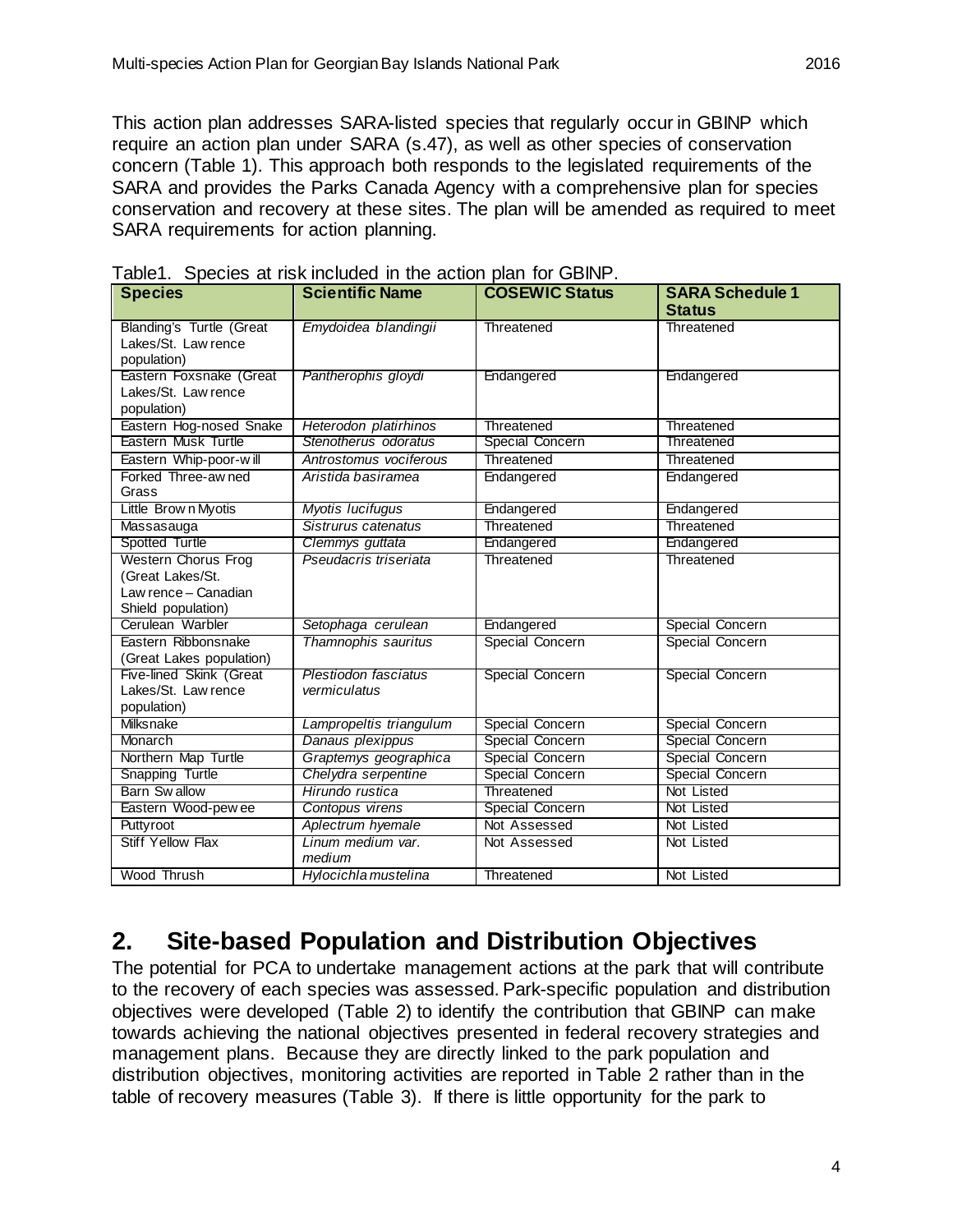contribute to the recovery of a species, site-specific objectives and conservation measures may be limited to protection measures in place under the *Canada National Parks Act* and SARA, population monitoring, habitat maintenance, and restoration through the existing management regime at GBINP. For many species, site-specific population and distribution objectives for GBINP are not meaningful at the scale of this action plan for various reasons, including 1) threats cannot be controlled in the park or do not exist in the park (e.g., wide-spread disease, loss of overwintering habitat elsewhere); 2) species is only transient or does not occur on land over which the park has jurisdiction (e.g., migrates through park); and, 3) population within the park is a very small part of the Canadian distribution or is unknown or unconfirmed.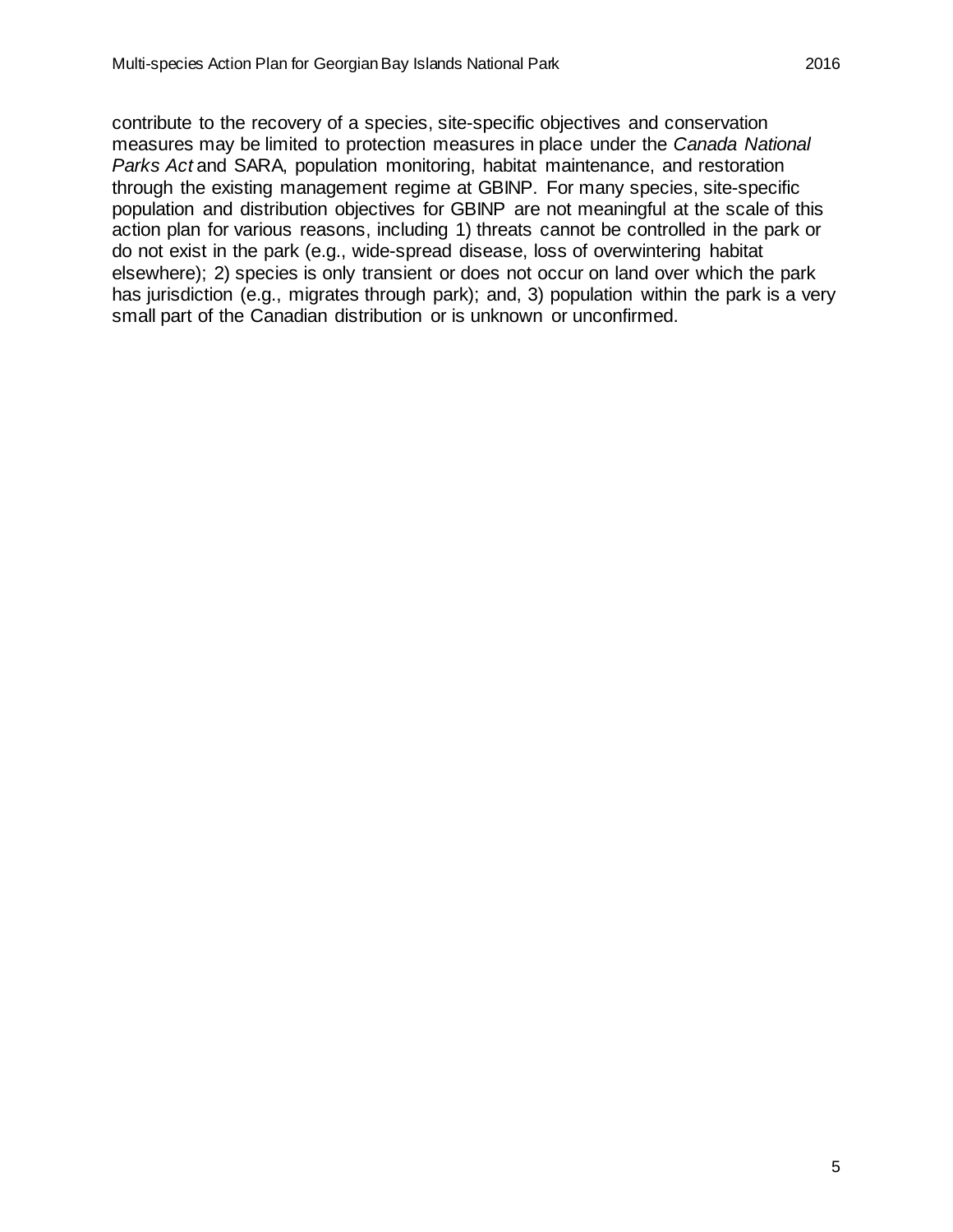| <b>Species</b>                                                         | <b>National or</b><br>provincial<br>objectives <sup>3</sup>                                                                         | Site-based<br>population &<br>distribution<br>objectives                                                | <b>Population trend</b><br>in GBINP <sup>4</sup> | Population monitoring <sup>5</sup>                                                      | <b>General information and</b><br>broad park approach                                                                                                                                                                                       |
|------------------------------------------------------------------------|-------------------------------------------------------------------------------------------------------------------------------------|---------------------------------------------------------------------------------------------------------|--------------------------------------------------|-----------------------------------------------------------------------------------------|---------------------------------------------------------------------------------------------------------------------------------------------------------------------------------------------------------------------------------------------|
| Eastern<br>Foxsnake<br>(Great<br>Lakes/St.<br>Law rence<br>population) | Maintain current<br>abundance, area of<br>occupancy and<br>habitat connectivity<br>w ithin local<br>populations.                    | Work with private<br>land ow ners of<br>hibernaculum to<br>maintain<br>occupancy and<br>site integrity. | Stable                                           | Visit hibernaculum every 3<br>years and record Incidental<br>sightings in the park.     | The known hibernaculum occurs<br>outside the park and individuals<br>disperse long distances and some<br>enter the park. In their travels the<br>snakes encounter many threats and<br>thus the continued need for park<br>outreach efforts. |
| Forked Three-<br>aw ned Grass                                          | Maintain self-<br>sustaining<br>populations at all<br>sites w here the<br>species is of native<br>origin.                           | Maintain current<br>area of occupancy<br>in the park.                                                   | Increasing                                       | Map area of occupancy<br>every 3 years using GPS<br>and estimate population<br>density. | The population is currently doing<br>well without any intervention in the<br>park and is not currently threatened<br>within the park.                                                                                                       |
| Monarch                                                                | Mitigate threats to<br>Monarch and<br>ensure that there is<br>sufficient breeding,<br>nectaring and<br>staging habitat in<br>Canada | Maintain<br>reproducing<br>individuals in<br><b>GBINP.</b>                                              | Unknow n                                         | Record incidental<br>observations of caterpillars<br>and/or eggs.                       | GBINP is a very small part of the<br>Canadian range of the Monarch.<br>Some habitat exists at the park that<br>is suitable for roosting and<br>breeding.                                                                                    |
| <b>Stiff Yellow</b><br>Flax                                            | <b>N/A</b>                                                                                                                          | Maintain current<br>distribution in<br><b>GBINP</b>                                                     | Unknow <sub>n</sub>                              | Map distribution of the<br>species using shoreline<br>surveys every 5 years.            | This species likely numbers in the<br>1000s in GBINP along the<br>shoreline. The main known threat<br>to the species is Phragmites<br>encroachment.                                                                                         |

<span id="page-11-2"></span><span id="page-11-1"></span><span id="page-11-0"></span>Table 2: Species information, objectives and monitoring plans for species at risk in GBINP.

 $\frac{3}{3}$ As referenced from existing recovery documents as per the References section.

<sup>&</sup>lt;sup>4</sup> Population trend is from 2008-2013.

<sup>&</sup>lt;sup>5</sup> Where population and distribution objectives have been established for GBINP, monitoring is designed to directly measure success in achieving those goals.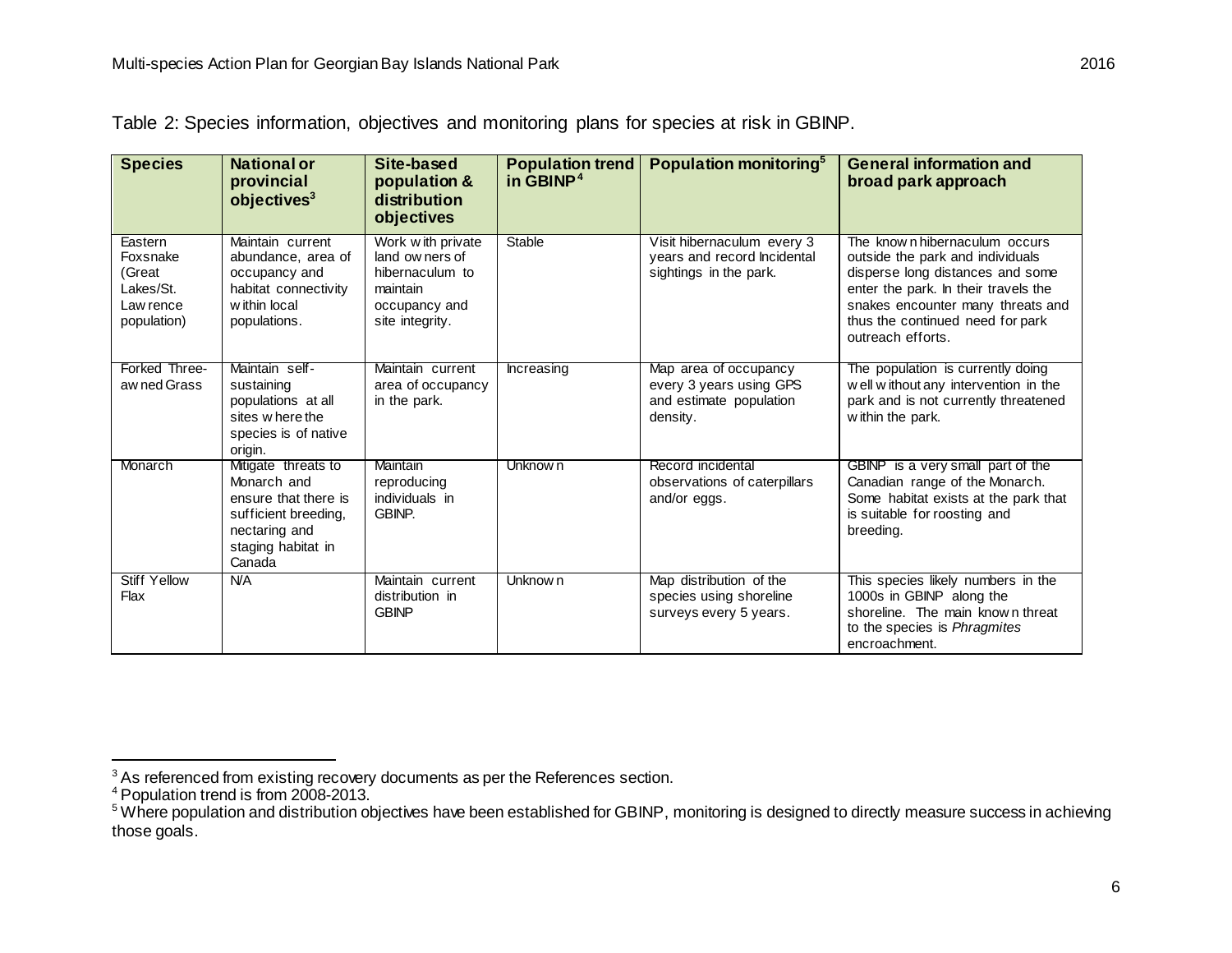| <b>Species</b>                                                                                                                                                                                                                                                                                                                                                                                         | <b>National or</b><br>provincial<br>objectives <sup>3</sup> | Site-based<br>population &<br>distribution<br>objectives                                                                                                                                                                                               | <b>Population trend</b><br>in GBINP <sup>4</sup> | Population monitoring <sup>5</sup>                            | <b>General information and</b><br>broad park approach                                                                                                                                                                                                                                                                                                                                                                                                                                                                              |
|--------------------------------------------------------------------------------------------------------------------------------------------------------------------------------------------------------------------------------------------------------------------------------------------------------------------------------------------------------------------------------------------------------|-------------------------------------------------------------|--------------------------------------------------------------------------------------------------------------------------------------------------------------------------------------------------------------------------------------------------------|--------------------------------------------------|---------------------------------------------------------------|------------------------------------------------------------------------------------------------------------------------------------------------------------------------------------------------------------------------------------------------------------------------------------------------------------------------------------------------------------------------------------------------------------------------------------------------------------------------------------------------------------------------------------|
| Barn Swallow,<br>Blanding's<br>Turtle,<br>Cerulean<br>Warbler,<br>Eastern Hog-<br>nosed Snake,<br>Eastern Musk<br>Turtle, Eastern<br>Ribbonsnake,<br>Eastern Whip-<br>poor-will,<br>Eastern<br>Wood-pew ee,<br>Five-lined<br>Skink, Little<br>Brow n Myotis,<br>Massasauga,<br>Milksnake,<br>Northern Map<br>Turtle,<br>Puttyroot,<br>Snapping<br>Turtle, Spotted<br>Turtle,<br>Western<br>Chorus Frog |                                                             | No objective<br>established:<br>because no<br>threats known in<br>park; or no GBINP<br>management<br>actions can<br>contribute to<br>conservation<br>within the park<br>and GBINP is of<br>limited importance<br>to the species'<br>national recovery. | Unknow n                                         | Record incidental<br>observations and share with<br>partners. | Continue to contribute to drafting of<br>recovery plans and identification of<br>critical habitat where applicable.<br>The park will continue to protect<br>individuals and protect suitable<br>habitat on park lands and support<br>partners w here feasible on recovery<br>and protection of these species.<br>Additionally, GBINP will work with<br>partners to conduct opportunistic<br>surveys for under-surveyed species<br>in the park and adjust management<br>approaches appropriately when new<br>populations are found. |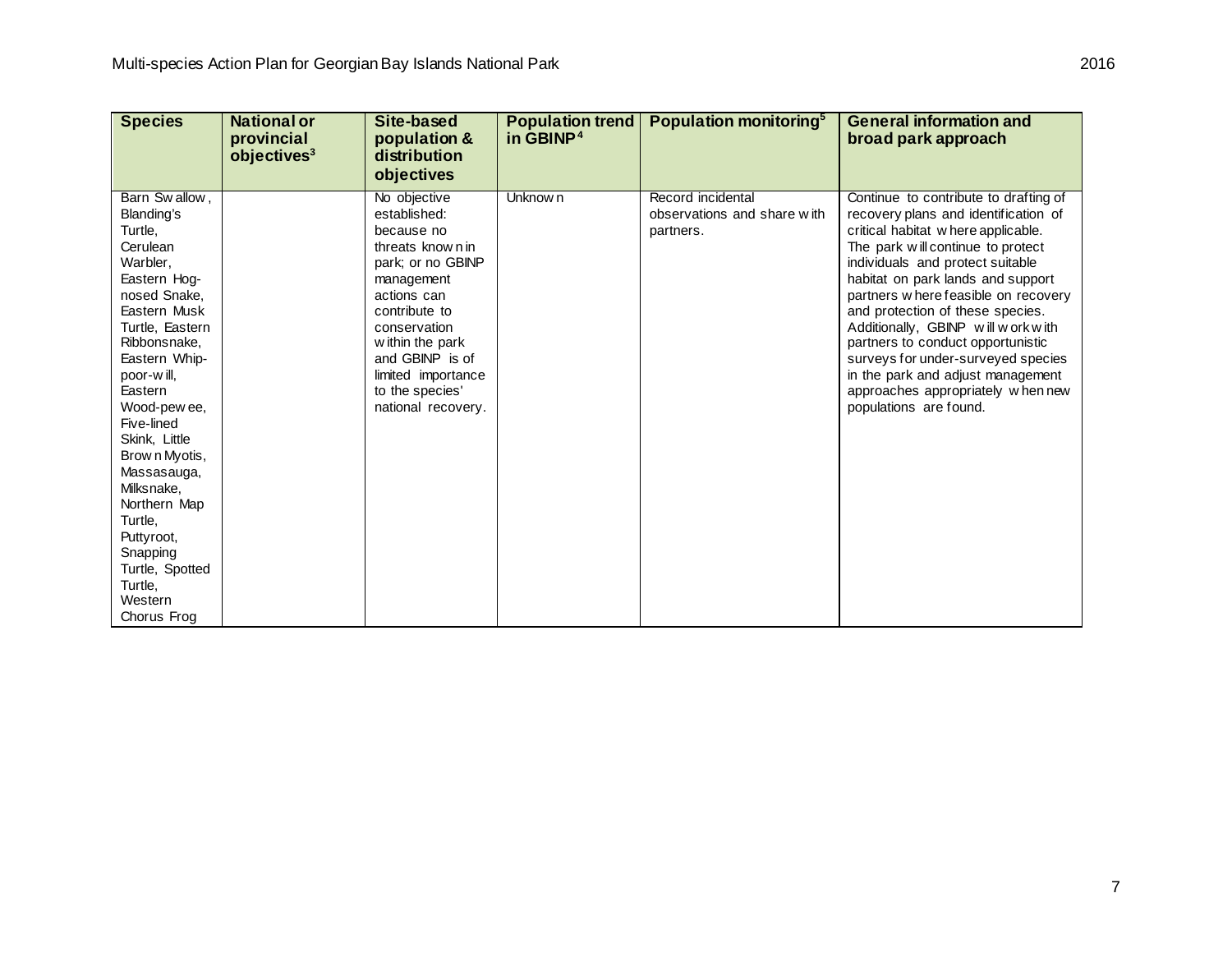#### <span id="page-13-0"></span>**3. Conservation and Recovery Measures**

This action planning process identified measures to achieve the site-based population and distribution objectives, along with measures required to protect the species and learn more about them. The process of determining which measures will be conducted by the Park (Table 3) involved a prioritization process. The process primarily considered ecological effectiveness of measures, and also included consideration of opportunities to increase the value of visitor experience to the park, opportunities to increase awareness through external relations, and budgetary opportunities and constraints. Wherever possible, Parks Canada is taking an ecosystem approach, prioritizing actions that benefit numerous species at once to effectively and efficiently protect and recover species at risk.

As an island-based unit that straddles two unique ecosystems, GBINP has long maintained a high biodiversity of species that has not been affected by a variety of risk factors (e.g. roads, development, etc.). As a result, conservation strategies at the park are largely pro-active and include targeted public and visitor education. The park played a key role in the protection of the Massasauga rattlesnake since the 1970's when indiscriminate killing of the species was commonplace. In the following years, the park initiated an on-site and community-based program to foster improved understanding and appreciation of the Massasauga rattlesnake, to reduce indiscriminate killing and to promote co-existence between people and snakes. The program was a success and laid the groundwork for similar programs on other reptiles which are on-going. Today, through partnerships with other agencies, these conservation efforts have expanded to include a wide variety of tools, including; identification guides, posters, signs, stewardship manuals, videos, road-kill mitigations, and land-use plans.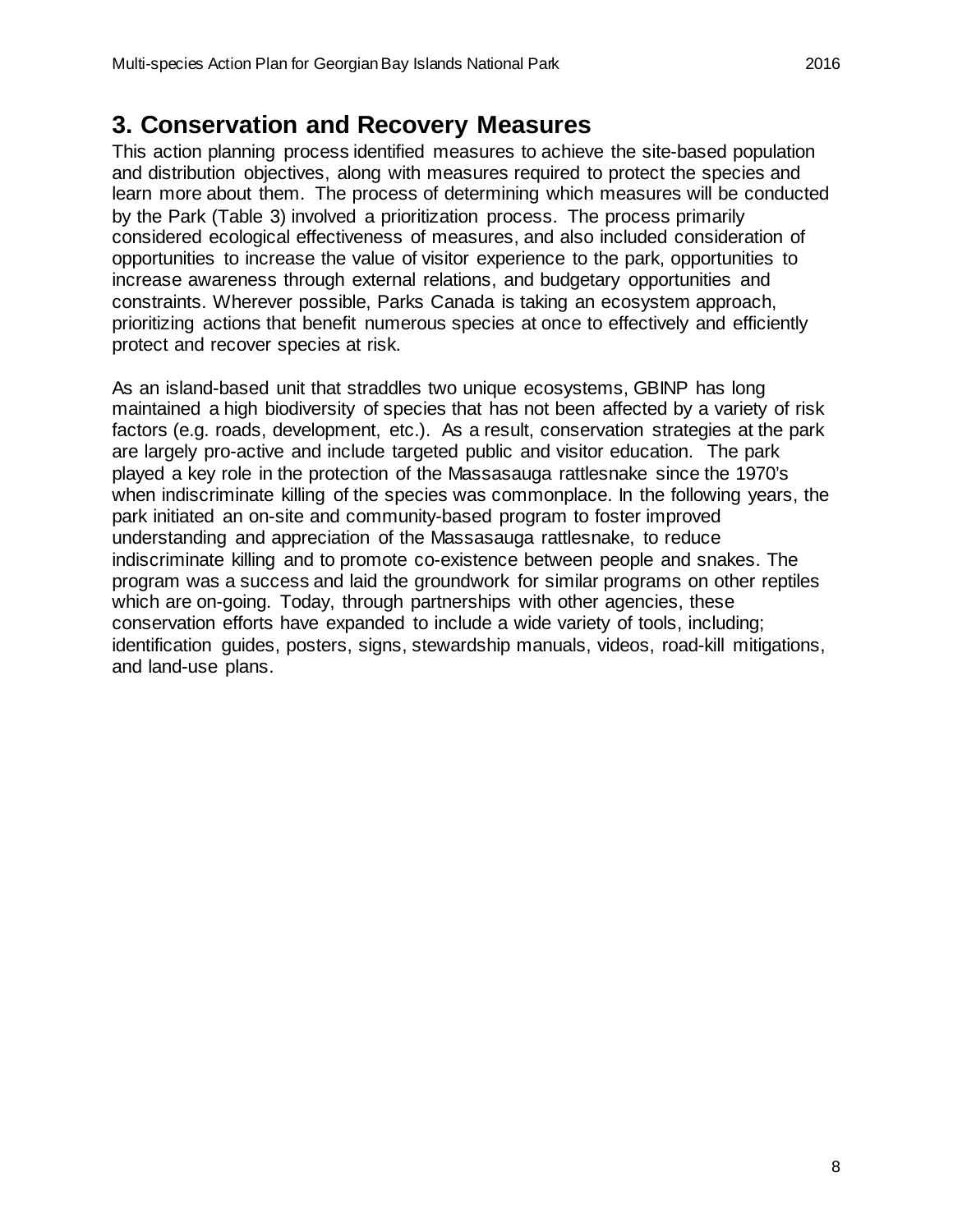| <b>Species</b>                              | <b>Measure</b><br># | <b>Measure</b>                                                                                                            | <b>Desired Outcome</b>                                                                                                                                        | <b>Threat or recovery measure</b><br>addressed <sup>6</sup>                                                                              | <b>Timeline</b>                     |
|---------------------------------------------|---------------------|---------------------------------------------------------------------------------------------------------------------------|---------------------------------------------------------------------------------------------------------------------------------------------------------------|------------------------------------------------------------------------------------------------------------------------------------------|-------------------------------------|
| All reptiles                                | $\mathbf{1}$        | Continue to w ork w ith other<br>agencies to educate visitors<br>and local audiences about<br>reptiles.                   | Continue to deliver<br>presentations about SAR at the<br>two YMCA camps within the<br>park and weekly presentations<br>to park visitors at the<br>campground. | Discriminate killing, road mortality,<br>pet trade                                                                                       | On-going                            |
| All reptiles                                | $\overline{2}$      | Support research, surveys<br>and other projects that help<br>fill know ledge gaps and<br>address key recovery<br>actions. | Continue to support projects<br>conducted within the park.                                                                                                    | Fill know ledge gaps.                                                                                                                    | On-going                            |
| Cerulean<br>Warbler, Eastern<br>Wood-pew ee | 3                   | Continue to conduct the<br><b>Forest Bird Monitoring</b><br>Program.                                                      | Updated know ledge of the<br>presence of species in the park.                                                                                                 | On-going assessment of<br>population size and distribution of<br>the Cerulean Warbler<br>(Environment Canada, 2011).                     | Annually                            |
| Western Chorus<br>Frog                      | $\overline{4}$      | Survey for chorus frogs in<br>the park.                                                                                   | Determine if Western Chorus<br>Frogs occur in the park.                                                                                                       | Clarify the range boundary<br>(Environment Canada, 2015h).                                                                               | 2021                                |
| Forked Three-<br>aw ned Grass               | 5                   | Monitor and mitigate any<br>threats to the park<br>population.                                                            | Note any encroachment by<br>invasive species and respond<br>quickly if needed.                                                                                | Invasive species.                                                                                                                        | Annually                            |
| Massasauga                                  | 6                   | Relocate snakes when<br>required in high visitor-use<br>areas of the park.                                                | Continue to minimize negative<br>human/snake encounters.                                                                                                      | Discriminate killing, habitat loss<br>(Parks Canada Agency, 2015).                                                                       | On-going                            |
| Massasauga                                  | 7                   | Work with recovery team to<br>develop best management<br>practices and provide advice,<br>eg. Municipal planning.         | Continue to provide advice to<br>allow Canadians to co-exist with<br>snakes and impact snakes as<br>little as possible.                                       | Discriminate killing, development<br>of roads, development of other<br>infrastructure, forest management<br>(Parks Canada Agency, 2015). | Annually as<br>opportunities arise. |
| Monarch                                     | 8                   | Work with volunteers to<br>restore Monarch habitat.                                                                       | Increased abundance of native<br>milkw eed and nectaring species<br>in park.                                                                                  | Loss of habitat (Environment<br>Canada, 2014a).                                                                                          | Annually until 2018                 |

<span id="page-14-0"></span>Table 3: Conservation and recovery measures that will be conducted by GBINP.

<sup>&</sup>lt;sup>6</sup> Threat or recovery measures as per most recent versions of relevant recovery documents found in References section.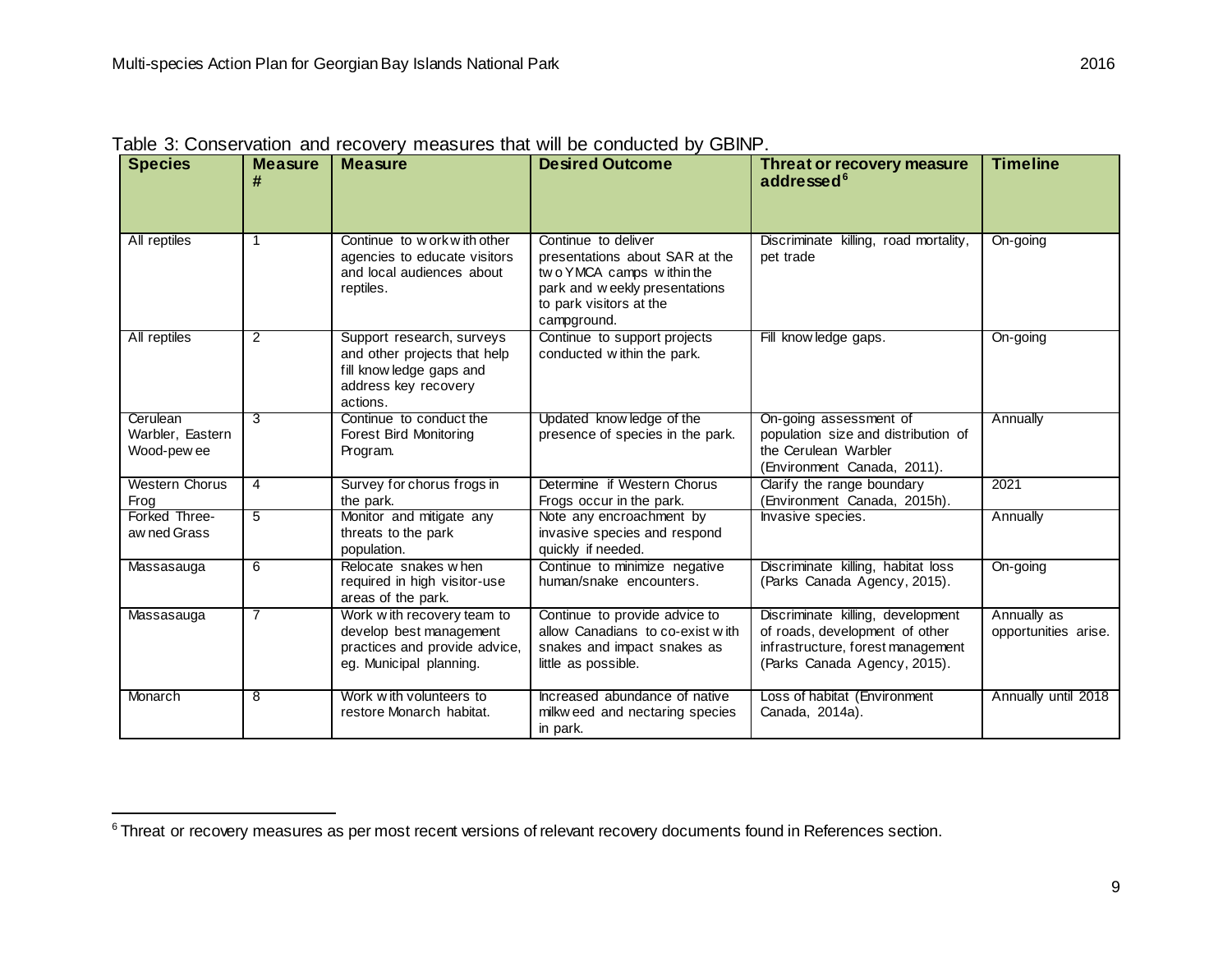## <span id="page-15-0"></span>**4. Critical Habitat**

Critical habitat is "the habitat that is necessary for the survival or recovery of a listed wildlife species and that is identified as the species' critical habitat in the recovery strategy or in an action plan for the species" (SARA s.2(1)). At the time of writing of this document, it was not possible to identify any additional critical habitat in the park. Critical habitat has already been identified in the park in recovery strategies for Forked Three-awned Grass and the Massasauga and more will be identified in the future when possible. Where critical habitat identification is not complete, it will be identified in an upcoming or revised action plan or revised recovery strategy; refer to the schedule of studies in relevant recovery strategies for further details.

#### <span id="page-15-1"></span>**4.1Proposed Measures to Protect Critical Habitat**

Critical habitat identified in other recovery documents within GBINP will be legally protected from destruction as per section 58 of the SARA.

#### <span id="page-15-2"></span>**5. Evaluation of Socio-Economic Costs and of Benefits**

The Species at Risk Act requires the responsible federal minister to undertake *"an evaluation of the socio-economic costs of the action plan and the benefits to be derived from its implementation."*

#### <span id="page-15-3"></span>**5.1. Costs**

The total cost to implement the action plan will be borne by Parks Canada out of existing salaries and goods and services dollars. This includes incremental salary costs, materials, equipment, and contracting of professional services for measures outlined in this plan. No major socio-economic costs to partners, stakeholders or Indigenous groups are expected as a result of this action plan.

Many of the proposed measures will be integrated into the operational management of the sites and there will be few new costs. These costs to the government will be covered by prioritization of existing funds and salary dollars at the site and thereby will not result in additional costs to society.

The action plan applies to lands and waters in GBINP, and does not bring any restrictions to land use outside the sites. As such, this action plan will place no socioeconomic costs on the public. However, minor restrictions may be placed on visitor activities on park lands and waters to protect and recover species at risk.

#### <span id="page-15-4"></span>**5.2. Benefits**

Measures presented in this action plan for GBINP will contribute to meeting recovery strategy objectives for threatened or endangered species, and will also contribute to meeting management objectives for species of special concern. These measures are expected to have an overall positive impact on ecological integrity and enhance opportunities for appreciation of the park and the species by visitors and the general public. This action plan includes measures which could result in benefits to Canadians,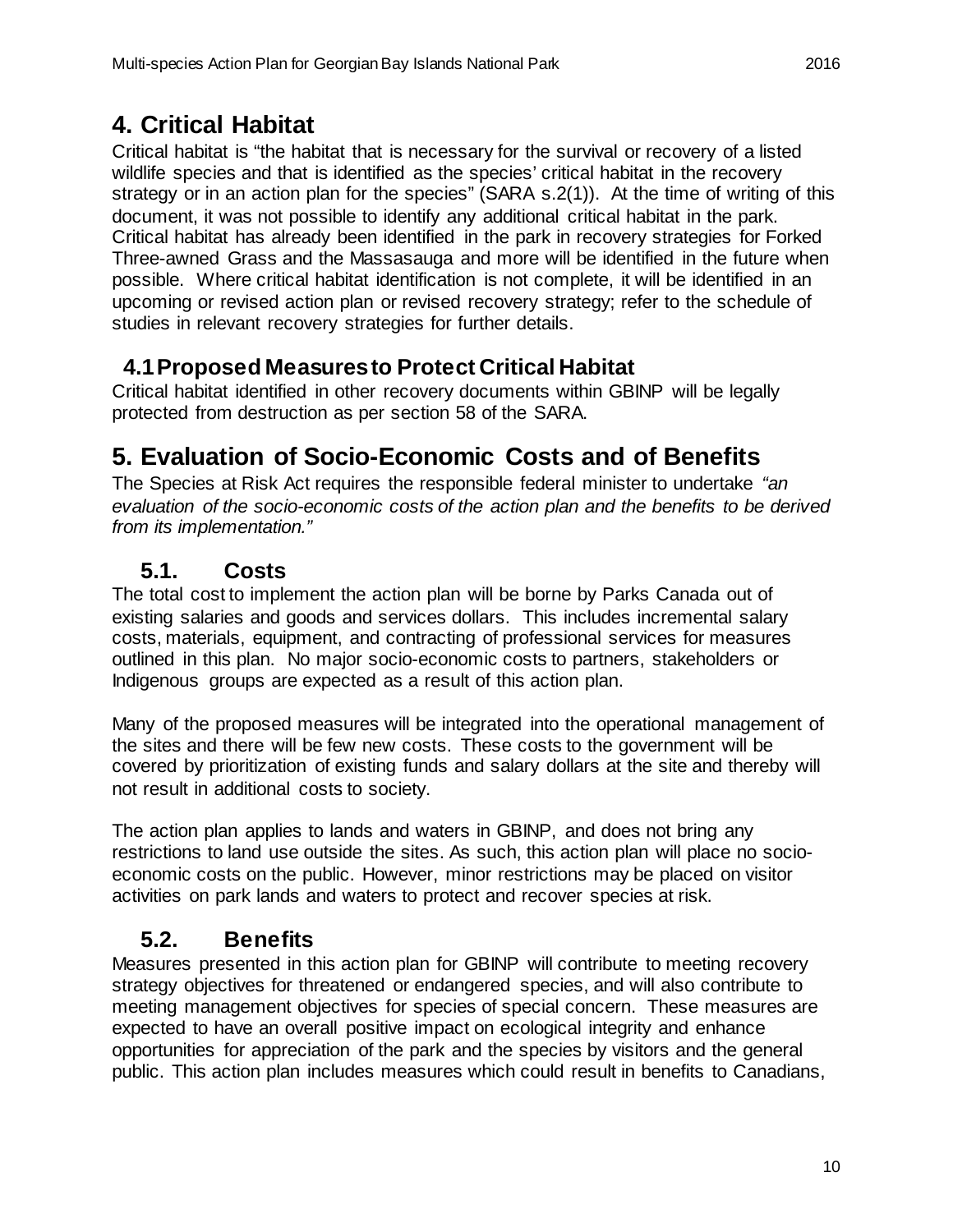such as positive impacts on biodiversity and the value individuals place on preserving biodiversity.

The proposed measures seek a balanced approach to reducing or eliminating threats to species-at-risk populations and habitats, and include protection of individuals and their habitat (e.g., restrictions to human activities within areas occupied by the species, combined with ongoing research and monitoring), potential species re-establishment, and increasing public awareness and stewardship (e.g., signage, visitor programs, and highlights in communication media).

Potential economic benefits of the recovery of the species at risk found in these sites cannot be easily quantified, as many of the values derived from wildlife are non-market commodities that are difficult to appraise in financial terms. Wildlife, in all its forms, has value in and of itself, and is valued by Canadians for aesthetic, cultural, spiritual, recreational, educational, historical, economic, medical, ecological and scientific reasons. The conservation of wildlife at risk is an important component of the Government of Canada's commitment to conserving biological diversity, and is important to Canada's current and future economic and natural wealth.

Implementing this action plan is expected to have positive benefits for park visitors, local residents, and Indigenous groups. Some activities in the plan may create opportunities for local residents to become involved in the recovery of species at risk and for cooperation and community partnerships in species-at-risk recovery. Benefits should be relatively evenly distributed across individuals in local communities, and opportunities for involvement will be available to all local residents. These include opportunities to learn about and take part in the recovery of culturally important species at risk, opportunities for visitors and local communities to be involved in conservation issues, opportunities for integration of Indigenous Traditional Knowledge into conservation issues in GBINP, and greater awareness of Indigenous values and culture among local residents and visitors to the parks. In doing so the plan supports the goals under the Species at Risk Act "*the traditional knowledge of the aboriginal peoples of Canada should be considered in the assessment of which species may be at risk and in developing and implementing recovery measures*".

## <span id="page-16-0"></span>**6. Measuring Progress**

Reporting on implementation of the action plan (under s. 55 of SARA) will be done by assessing progress towards implementing the measures. Reporting on the ecological and socio-economic impacts of the action plan will be done by assessing progress towards meeting the site-based population and distribution objectives.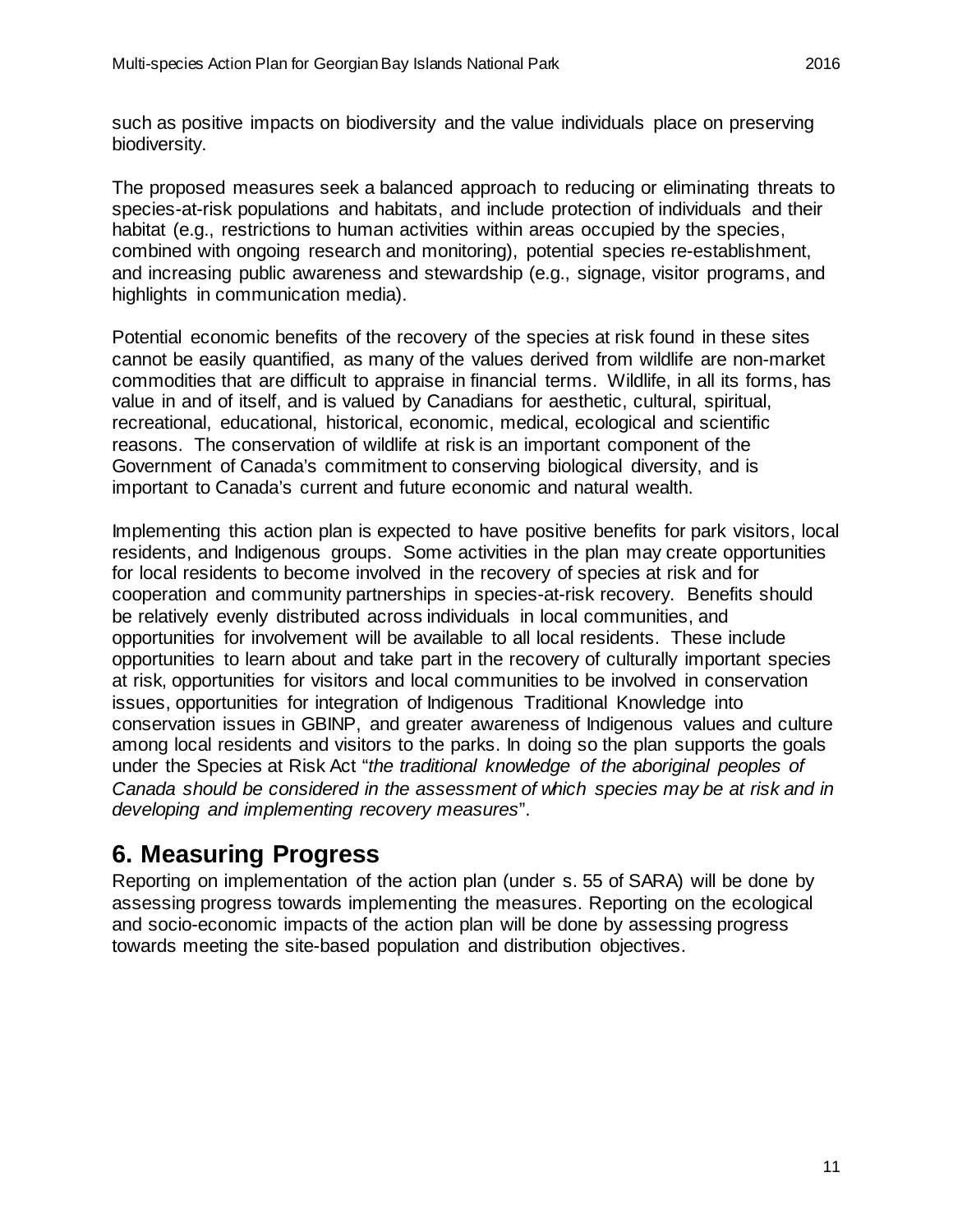### <span id="page-17-0"></span>**7. References**

Eastern Foxsnake Recovery Team. 2010. Recovery strategy for the Eastern Foxsnake (*Pantherophis gloydi*) – Carolinian and Georgian Bay populations in Ontario. Ontario Recovery Strategy Series. Prepared for the Ontario Ministry of Natural Resources, Peterborough, Ontario. vi + 39 pp.

Environment Canada. 2011. Management Plan for the Cerulean Warbler (*Dendroica cerulea*) in Canada. *Species at Risk Act* Management Plan Series. Environment Canada, Ottawa. iii + 19 pp.

Environment Canada. 2013. Management Plan for the Five-lined Skink (*Plestiodon fasciatus*), Great Lakes/St. Lawrence population, in Canada. *Species at Risk Act*  Management Plan Series. Environment Canada, Ottawa. iv + 17 pp.

Environment Canada. 2014a. Action Plan for the Forked Three-awned Grass (*Aristida basiramea)* in Ontario. *Species at Risk Act* Action Plan Series. Environment Canada, Ottawa. iv  $+23$  pp.

Environment Canada. 2014b. Management Plan for the Monarch (*Danaus plexippus*) in Canada [Proposed]. *Species at Risk Act* Management Plan Series. Environment Canada, Ottawa. iv + 39 pp.

Environment Canada. 2015a. Management Plan for the Eastern Ribbonsnake (*Thamnophis sauritus*), Great Lakes population, in Canada. *Species at Risk Act* Management Plan Series, Environment Canada, Ottawa, iv + 23 pp.

Environment Canada. 2015b. Management Plan for the Milksnake (*Lampropeltis triangulum*) in Canada. *Species at Risk Act* Management Plan Series. Environment Canada, Ottawa. iii + 27 pp.

Environment Canada. 2015c. Recovery Strategy for the Eastern Whip-poor-will (*Antrostomus vociferus*) in Canada [Proposed]. *Species at Risk Act* Recovery Strategy Series. Environment Canada, Ottawa. v + 59 pp.

Environment Canada. 2015d. Recovery Strategy for the Western Chorus Frog (*Pseudacris triseriata*), Great Lakes / St. Lawrence – Canadian Shield Population, in Canada, *Species at Risk Act* Recovery Strategy Series, Environment Canada, Ottawa,  $vi + 50$  pp.

Environment Canada. 2016a Management Plan for the Northern Map Turtle (*Graptemys geographica*) in Canada [Proposed]. *Species at Risk Act* Management Plan Series. Environment Canada, Ottawa. iv + 45 pp.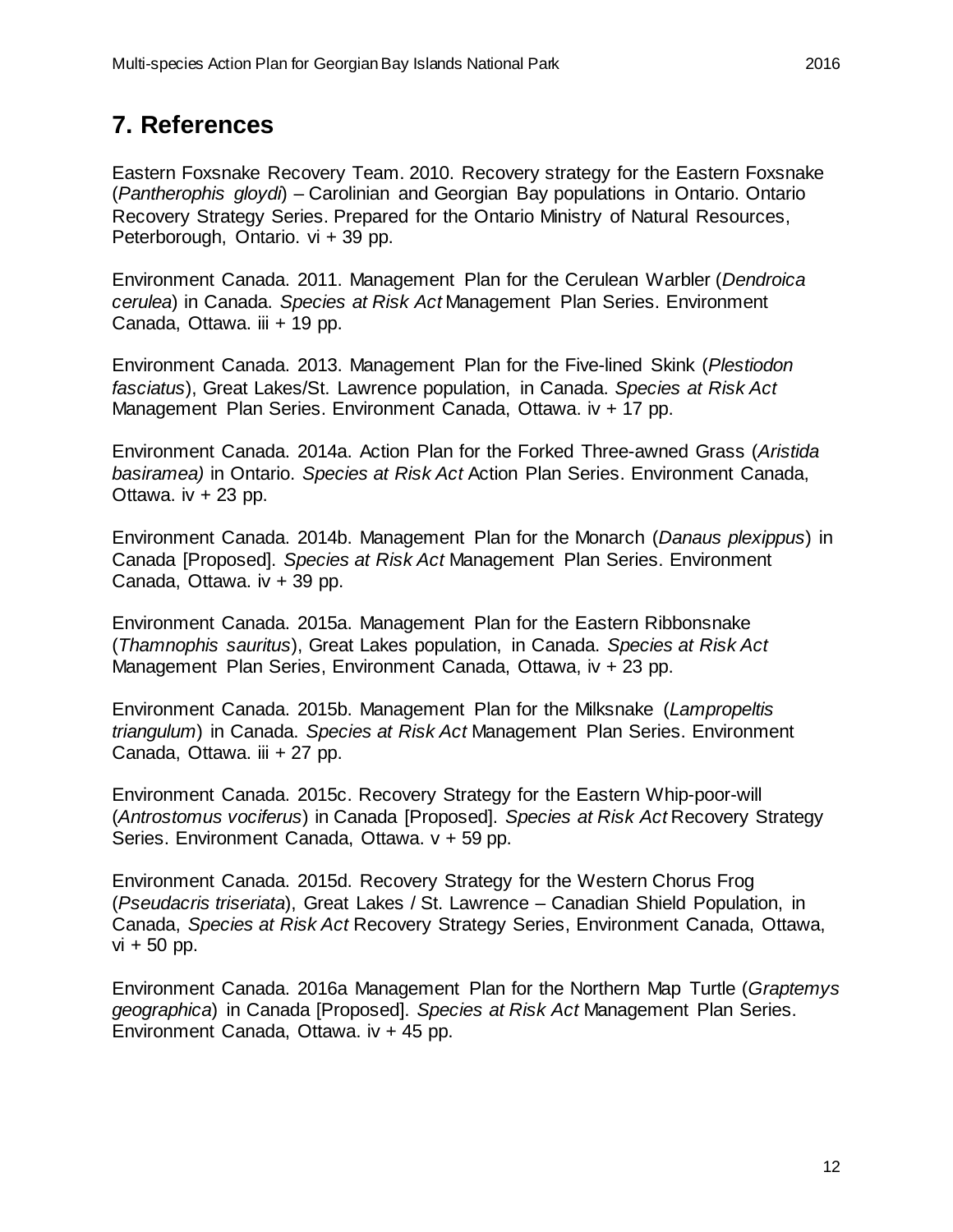Environment Canada. 2016c. Recovery Strategy for the Eastern Musk Turtle (*Sternotherus odoratus*) in Canada [Proposed]. *Species at Risk Act* Recovery Strategy Series. Environment Canada, Ottawa. viii + 58 pp.

Environment Canada. 2016d. Recovery Strategy for the Spotted Turtle (*Clemmys guttata*) in Canada [Proposed]. *Species at Risk Act* Recovery Strategy Series. Environment Canada, Ottawa. viii + 54 pp.

Jones, J.A. 2007. Recovery Strategy for Forked Three-awned Grass (*Aristida basiramea*) in Canada. In *Species at Risk Act* Recovery Strategy Series. Ottawa: Parks Canada. 25 pp.

Parks Canada Agency. 2010. Georgian Bay Islands National Park of Canada Management Plan. Parks Canada Agency. Ottawa. 47 pp.

Parks Canada Agency. 2015. Recovery Strategy for the Massasauga (*Sistrurus catenatus*) in Canada. *Species at Risk Act* Recovery Strategy Series. Parks Canada Agency. Ottawa. vii + 35 pp.

Seburn, D. 2009. Recovery Strategy for the Eastern Hog-nosed Snake (Heterodon platirhinos) in Canada. *Species at Risk Act* Recovery Strategy Series. Parks Canada Agency, Ottawa. vi + 24pp.